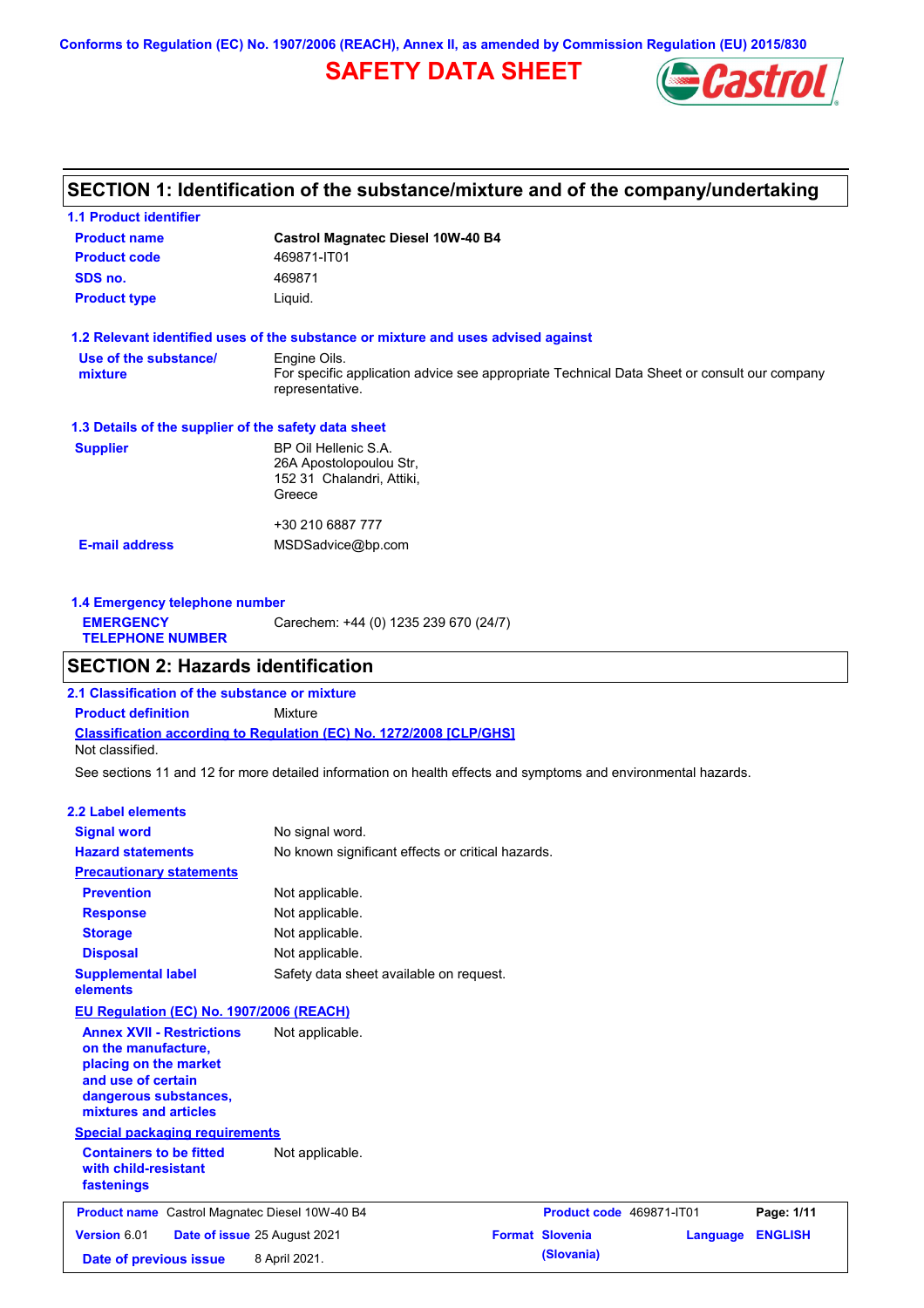## **SECTION 2: Hazards identification**

| Not applicable.                                                                                                                                                                                                                                                                                                          |
|--------------------------------------------------------------------------------------------------------------------------------------------------------------------------------------------------------------------------------------------------------------------------------------------------------------------------|
|                                                                                                                                                                                                                                                                                                                          |
| Product does not meet the criteria for PBT or vPvB according to Regulation (EC) No. 1907/2006,<br>Annex XIII.                                                                                                                                                                                                            |
| This mixture does not contain any substances that are assessed to be a PBT or a vPvB.                                                                                                                                                                                                                                    |
| Defatting to the skin.<br>USED ENGINE OILS<br>Used engine oil may contain hazardous components which have the potential to cause skin<br>cancer.<br>See Toxicological Information, section 11 of this Safety Data Sheet.<br>Experimental data on one or more of the components has been used to determine all or part of |
|                                                                                                                                                                                                                                                                                                                          |

## **SECTION 3: Composition/information on ingredients**

Mixture

### **3.2 Mixtures**

### **Product definition**

Highly refined base oil (IP 346 DMSO extract < 3%). Proprietary performance additives.

the hazard classification of this product.

| <b>Product/ingredient</b><br>name                                                             | <b>Identifiers</b>                                                                     | $\%$ | <b>Regulation (EC) No.</b><br>1272/2008 [CLP]                      | <b>Type</b> |
|-----------------------------------------------------------------------------------------------|----------------------------------------------------------------------------------------|------|--------------------------------------------------------------------|-------------|
| Distillates (petroleum), hydrotreated<br>heavy paraffinic                                     | REACH #: 01-2119484627-25<br>$EC: 265-157-1$<br>CAS: 64742-54-7<br>Index: 649-467-00-8 | -≤5  | Asp. Tox. 1, H304                                                  | $[1]$       |
| Phosphorodithioic acid, mixed O.O-bis<br>(1,3-dimethylbutyl and iso-Pr) esters.<br>zinc salts | REACH #: 01-2119493626-26<br>EC: 283-392-8<br>CAS: 84605-29-8                          | -≤3  | Skin Irrit. 2, H315<br>Eye Dam. 1, H318<br>Aquatic Chronic 2, H411 | $[1]$       |

**See Section 16 for the full text of the H statements declared above.**

### Type

[1] Substance classified with a health or environmental hazard

[2] Substance with a workplace exposure limit

[3] Substance meets the criteria for PBT according to Regulation (EC) No. 1907/2006, Annex XIII

[4] Substance meets the criteria for vPvB according to Regulation (EC) No. 1907/2006, Annex XIII

[5] Substance of equivalent concern

[6] Additional disclosure due to company policy

Occupational exposure limits, if available, are listed in Section 8.

### **SECTION 4: First aid measures**

### **4.1 Description of first aid measures**

| Eye contact                       | In case of contact, immediately flush eyes with plenty of water for at least 15 minutes. Eyelids<br>should be held away from the eyeball to ensure thorough rinsing. Check for and remove any<br>contact lenses. Get medical attention.             |
|-----------------------------------|-----------------------------------------------------------------------------------------------------------------------------------------------------------------------------------------------------------------------------------------------------|
| <b>Skin contact</b>               | Wash skin thoroughly with soap and water or use recognised skin cleanser. Remove<br>contaminated clothing and shoes. Wash clothing before reuse. Clean shoes thoroughly before<br>reuse. Get medical attention if irritation develops.              |
| <b>Inhalation</b>                 | If inhaled, remove to fresh air. In case of inhalation of decomposition products in a fire,<br>symptoms may be delayed. The exposed person may need to be kept under medical<br>surveillance for 48 hours. Get medical attention if symptoms occur. |
| Ingestion                         | Do not induce vomiting unless directed to do so by medical personnel. Get medical attention if<br>symptoms occur.                                                                                                                                   |
| <b>Protection of first-aiders</b> | No action shall be taken involving any personal risk or without suitable training. It may be<br>dangerous to the person providing aid to give mouth-to-mouth resuscitation.                                                                         |

### **4.2 Most important symptoms and effects, both acute and delayed**

See Section 11 for more detailed information on health effects and symptoms.

### **Potential acute health effects**

| <b>Product name</b> Castrol Magnatec Diesel 10W-40 B4 |  | <b>Product code 469871-IT01</b>     |  | Page: 2/11             |                         |  |
|-------------------------------------------------------|--|-------------------------------------|--|------------------------|-------------------------|--|
| <b>Version 6.01</b>                                   |  | <b>Date of issue 25 August 2021</b> |  | <b>Format Slovenia</b> | <b>Language ENGLISH</b> |  |
| Date of previous issue                                |  | 8 April 2021.                       |  | (Slovania)             |                         |  |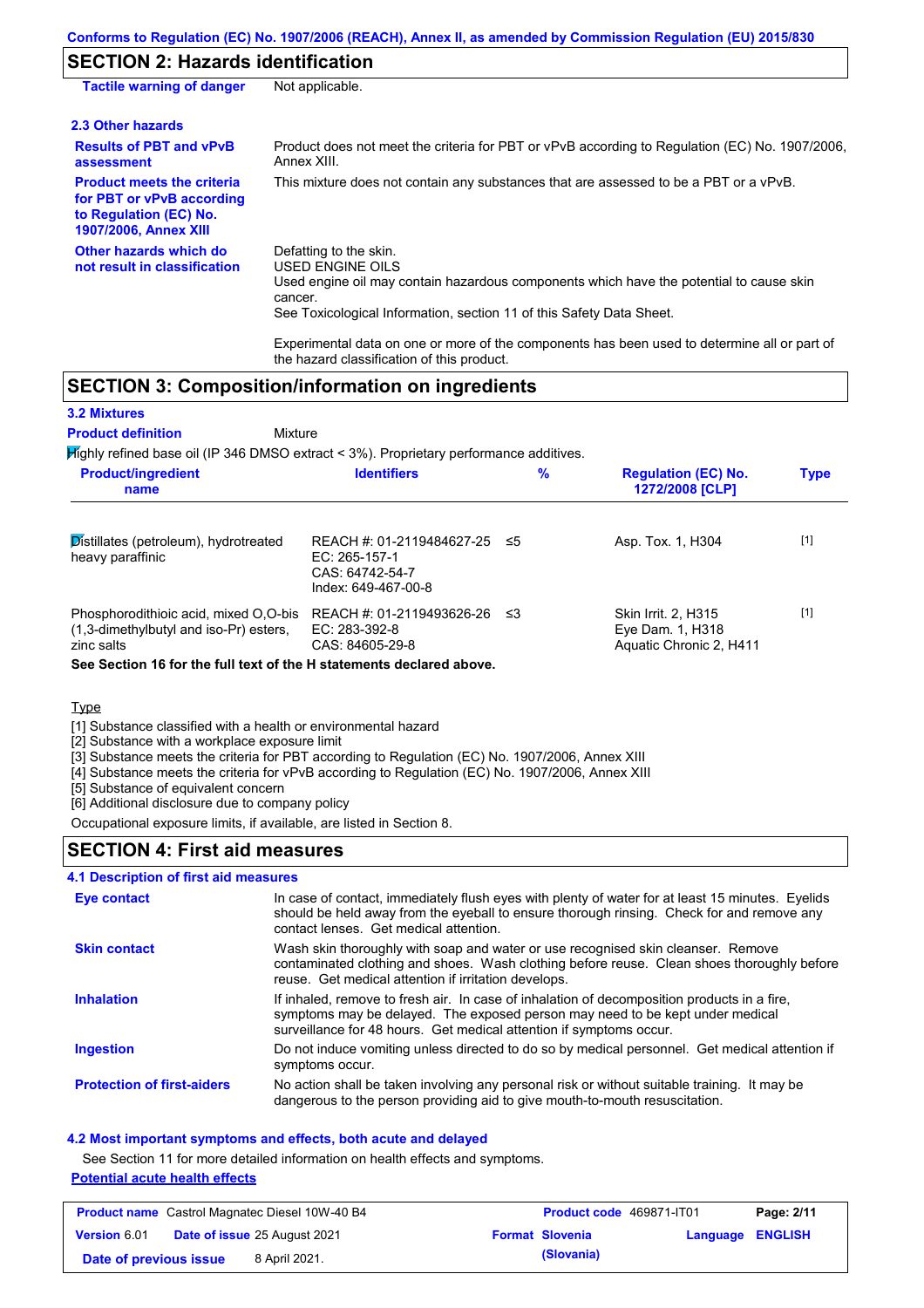# **SECTION 4: First aid measures**

| <b>Inhalation</b>   | Exposure to decomposition products may cause a health hazard. Serious effects may be<br>delayed following exposure. |
|---------------------|---------------------------------------------------------------------------------------------------------------------|
| <b>Ingestion</b>    | No known significant effects or critical hazards.                                                                   |
| <b>Skin contact</b> | Defatting to the skin. May cause skin dryness and irritation.                                                       |
| Eye contact         | Not classified as an eye irritant. Based on data available for this or related materials.                           |
|                     | Delayed and immediate effects as well as chronic effects from short and long-term exposure                          |
| <b>Inhalation</b>   | Overexposure to the inhalation of airborne droplets or aerosols may cause irritation of the<br>respiratory tract.   |
| <b>Ingestion</b>    | Ingestion of large quantities may cause nausea and diarrhoea.                                                       |
| <b>Skin contact</b> | Prolonged or repeated contact can defat the skin and lead to irritation and/or dermatitis.                          |
| Eye contact         | Potential risk of transient stinging or redness if accidental eye contact occurs.                                   |
|                     |                                                                                                                     |

### **4.3 Indication of any immediate medical attention and special treatment needed**

| Notes to physician | Treatment should in general be symptomatic and directed to relieving any effects.   |
|--------------------|-------------------------------------------------------------------------------------|
|                    | In case of inhalation of decomposition products in a fire, symptoms may be delayed. |
|                    | The exposed person may need to be kept under medical surveillance for 48 hours.     |

## **SECTION 5: Firefighting measures**

| 5.1 Extinguishing media                                                                                                                |                                                                                                                                                                                                                                                                                                                                                                   |  |  |
|----------------------------------------------------------------------------------------------------------------------------------------|-------------------------------------------------------------------------------------------------------------------------------------------------------------------------------------------------------------------------------------------------------------------------------------------------------------------------------------------------------------------|--|--|
| <b>Suitable extinguishing</b><br>media                                                                                                 | In case of fire, use foam, dry chemical or carbon dioxide extinguisher or spray.                                                                                                                                                                                                                                                                                  |  |  |
| <b>Unsuitable extinguishing</b><br>media                                                                                               | Do not use water jet. The use of a water jet may cause the fire to spread by splashing the<br>burning product.                                                                                                                                                                                                                                                    |  |  |
| 5.2 Special hazards arising from the substance or mixture                                                                              |                                                                                                                                                                                                                                                                                                                                                                   |  |  |
| <b>Hazards from the</b><br>In a fire or if heated, a pressure increase will occur and the container may burst.<br>substance or mixture |                                                                                                                                                                                                                                                                                                                                                                   |  |  |
| <b>Hazardous combustion</b><br>products                                                                                                | Combustion products may include the following:<br>carbon oxides $(CO, CO2)$ (carbon monoxide, carbon dioxide)<br>nitrogen oxides ( $NO$ , $NO2$ etc.)                                                                                                                                                                                                             |  |  |
| 5.3 Advice for firefighters                                                                                                            |                                                                                                                                                                                                                                                                                                                                                                   |  |  |
| <b>Special precautions for</b><br>fire-fighters                                                                                        | No action shall be taken involving any personal risk or without suitable training. Promptly<br>isolate the scene by removing all persons from the vicinity of the incident if there is a fire.                                                                                                                                                                    |  |  |
| <b>Special protective</b><br>equipment for fire-fighters                                                                               | Fire-fighters should wear appropriate protective equipment and self-contained breathing<br>apparatus (SCBA) with a full face-piece operated in positive pressure mode. Clothing for fire-<br>fighters (including helmets, protective boots and gloves) conforming to European standard EN<br>469 will provide a basic level of protection for chemical incidents. |  |  |

## **SECTION 6: Accidental release measures**

| 6.1 Personal precautions, protective equipment and emergency procedures |                                            |                                                                                                                                                                                                                                                                                                                                                                                                |          |                |  |  |
|-------------------------------------------------------------------------|--------------------------------------------|------------------------------------------------------------------------------------------------------------------------------------------------------------------------------------------------------------------------------------------------------------------------------------------------------------------------------------------------------------------------------------------------|----------|----------------|--|--|
| For non-emergency<br>personnel                                          | appropriate personal protective equipment. | No action shall be taken involving any personal risk or without suitable training. Evacuate<br>surrounding areas. Keep unnecessary and unprotected personnel from entering. Do not touch<br>or walk through spilt material. Floors may be slippery; use care to avoid falling. Put on                                                                                                          |          |                |  |  |
| For emergency responders                                                |                                            | Entry into a confined space or poorly ventilated area contaminated with vapour, mist or fume is<br>extremely hazardous without the correct respiratory protective equipment and a safe system of<br>work. Wear self-contained breathing apparatus. Wear a suitable chemical protective suit.<br>Chemical resistant boots. See also the information in "For non-emergency personnel".           |          |                |  |  |
| <b>6.2 Environmental</b><br>precautions                                 | waterways, soil or air).                   | Avoid dispersal of spilt material and runoff and contact with soil, waterways, drains and sewers.<br>Inform the relevant authorities if the product has caused environmental pollution (sewers,                                                                                                                                                                                                |          |                |  |  |
| 6.3 Methods and material for containment and cleaning up                |                                            |                                                                                                                                                                                                                                                                                                                                                                                                |          |                |  |  |
| <b>Small spill</b>                                                      | contractor.                                | Stop leak if without risk. Move containers from spill area. Absorb with an inert material and<br>place in an appropriate waste disposal container. Dispose of via a licensed waste disposal                                                                                                                                                                                                    |          |                |  |  |
| Large spill                                                             |                                            | Stop leak if without risk. Move containers from spill area. Prevent entry into sewers, water<br>courses, basements or confined areas. Contain and collect spillage with non-combustible,<br>absorbent material e.g. sand, earth, vermiculite or diatomaceous earth and place in container<br>for disposal according to local regulations. Dispose of via a licensed waste disposal contractor. |          |                |  |  |
| <b>Product name</b> Castrol Magnatec Diesel 10W-40 B4                   |                                            | Product code 469871-IT01                                                                                                                                                                                                                                                                                                                                                                       |          | Page: 3/11     |  |  |
| <b>Version 6.01</b>                                                     | Date of issue 25 August 2021               | <b>Format Slovenia</b>                                                                                                                                                                                                                                                                                                                                                                         | Language | <b>ENGLISH</b> |  |  |
| Date of previous issue                                                  | 8 April 2021.                              | (Slovania)                                                                                                                                                                                                                                                                                                                                                                                     |          |                |  |  |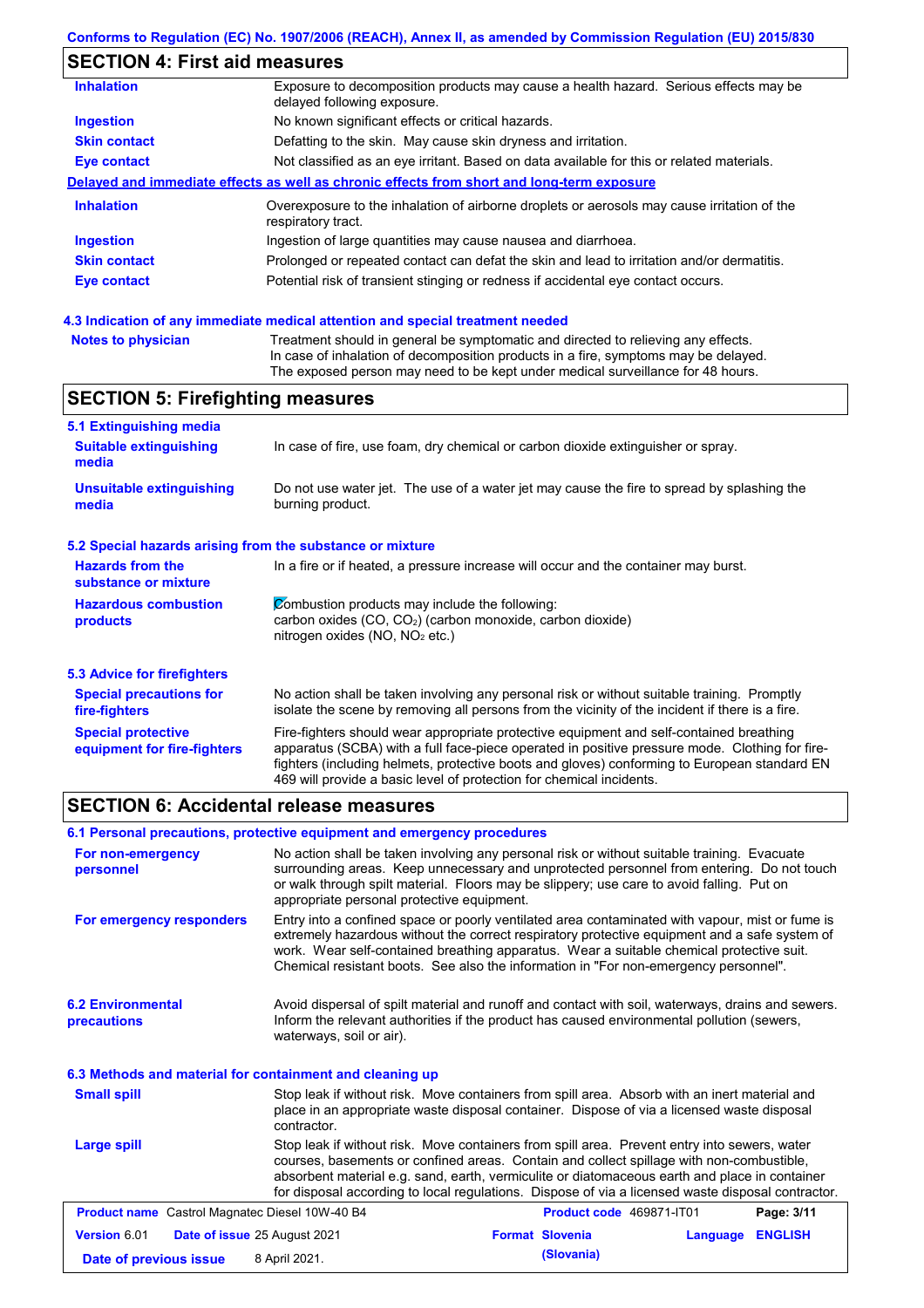### **SECTION 6: Accidental release measures**

| 6.4 Reference to other<br><b>sections</b> | See Section 1 for emergency contact information.<br>See Section 5 for firefighting measures.<br>See Section 8 for information on appropriate personal protective equipment.<br>See Section 12 for environmental precautions.<br>See Section 13 for additional waste treatment information. |
|-------------------------------------------|--------------------------------------------------------------------------------------------------------------------------------------------------------------------------------------------------------------------------------------------------------------------------------------------|
|                                           |                                                                                                                                                                                                                                                                                            |

### **SECTION 7: Handling and storage**

#### **7.1 Precautions for safe handling**

| <b>Protective measures</b><br><b>Advice on general</b><br>occupational hygiene       | Put on appropriate personal protective equipment.<br>Eating, drinking and smoking should be prohibited in areas where this material is handled.<br>stored and processed. Wash thoroughly after handling. Remove contaminated clothing and<br>protective equipment before entering eating areas. See also Section 8 for additional<br>information on hygiene measures.                                                                                                                    |
|--------------------------------------------------------------------------------------|------------------------------------------------------------------------------------------------------------------------------------------------------------------------------------------------------------------------------------------------------------------------------------------------------------------------------------------------------------------------------------------------------------------------------------------------------------------------------------------|
| <b>7.2 Conditions for safe</b><br>storage, including any<br><i>incompatibilities</i> | Store in accordance with local regulations. Store in a dry, cool and well-ventilated area, away<br>from incompatible materials (see Section 10). Keep away from heat and direct sunlight. Keep<br>container tightly closed and sealed until ready for use. Containers that have been opened must<br>be carefully resealed and kept upright to prevent leakage. Store and use only in equipment/<br>containers designed for use with this product. Do not store in unlabelled containers. |
| <b>Not suitable</b>                                                                  | Prolonged exposure to elevated temperature                                                                                                                                                                                                                                                                                                                                                                                                                                               |
| 7.3 Specific end use(s)                                                              |                                                                                                                                                                                                                                                                                                                                                                                                                                                                                          |
| <b>Recommendations</b>                                                               | See section 1.2 and Exposure scenarios in annex, if applicable.                                                                                                                                                                                                                                                                                                                                                                                                                          |

**Recommendations**

## **SECTION 8: Exposure controls/personal protection**

### **8.1 Control parameters**

### **Occupational exposure limits** No exposure limit value known.

Whilst specific OELs for certain components may be shown in this section, other components may be present in any mist, vapour or dust produced. Therefore, the specific OELs may not be applicable to the product as a whole and are provided for guidance only.

**Recommended monitoring procedures** If this product contains ingredients with exposure limits, personal, workplace atmosphere or biological monitoring may be required to determine the effectiveness of the ventilation or other control measures and/or the necessity to use respiratory protective equipment. Reference should be made to monitoring standards, such as the following: European Standard EN 689 (Workplace atmospheres - Guidance for the assessment of exposure by inhalation to chemical agents for comparison with limit values and measurement strategy) European Standard EN 14042 (Workplace atmospheres - Guide for the application and use of procedures for the assessment of exposure to chemical and biological agents) European Standard EN 482 (Workplace atmospheres - General requirements for the performance of procedures for the measurement of chemical agents) Reference to national guidance documents for methods for the determination of hazardous substances will also be required.

### **Derived No Effect Level**

No DNELs/DMELs available.

### **Predicted No Effect Concentration**

No PNECs available

| <b>8.2 Exposure controls</b>                               |                                                                                                                                                                                                                                                             |                                                                                                                                                                                                                                                                                                                                                                                                                                                                                                                                                                                                                                                                                                                                                                                                                                                                                                                                                      |                                 |          |                |
|------------------------------------------------------------|-------------------------------------------------------------------------------------------------------------------------------------------------------------------------------------------------------------------------------------------------------------|------------------------------------------------------------------------------------------------------------------------------------------------------------------------------------------------------------------------------------------------------------------------------------------------------------------------------------------------------------------------------------------------------------------------------------------------------------------------------------------------------------------------------------------------------------------------------------------------------------------------------------------------------------------------------------------------------------------------------------------------------------------------------------------------------------------------------------------------------------------------------------------------------------------------------------------------------|---------------------------------|----------|----------------|
| <b>Appropriate engineering</b><br><b>controls</b>          | kept in good condition and properly maintained.                                                                                                                                                                                                             | Provide exhaust ventilation or other engineering controls to keep the relevant airborne<br>concentrations below their respective occupational exposure limits.<br>All activities involving chemicals should be assessed for their risks to health, to ensure<br>exposures are adequately controlled. Personal protective equipment should only be considered<br>after other forms of control measures (e.g. engineering controls) have been suitably evaluated.<br>Personal protective equipment should conform to appropriate standards, be suitable for use, be<br>Your supplier of personal protective equipment should be consulted for advice on selection and<br>appropriate standards. For further information contact your national organisation for standards.<br>The final choice of protective equipment will depend upon a risk assessment. It is important to<br>ensure that all items of personal protective equipment are compatible. |                                 |          |                |
| <b>Individual protection measures</b>                      |                                                                                                                                                                                                                                                             |                                                                                                                                                                                                                                                                                                                                                                                                                                                                                                                                                                                                                                                                                                                                                                                                                                                                                                                                                      |                                 |          |                |
| <b>Hygiene measures</b>                                    | Wash hands, forearms and face thoroughly after handling chemical products, before eating,<br>smoking and using the lavatory and at the end of the working period. Ensure that eyewash<br>stations and safety showers are close to the workstation location. |                                                                                                                                                                                                                                                                                                                                                                                                                                                                                                                                                                                                                                                                                                                                                                                                                                                                                                                                                      |                                 |          |                |
| <b>Product name</b> Castrol Magnatec Diesel 10W-40 B4      |                                                                                                                                                                                                                                                             |                                                                                                                                                                                                                                                                                                                                                                                                                                                                                                                                                                                                                                                                                                                                                                                                                                                                                                                                                      | <b>Product code</b> 469871-IT01 |          | Page: 4/11     |
| <b>Version 6.01</b><br><b>Date of issue 25 August 2021</b> |                                                                                                                                                                                                                                                             |                                                                                                                                                                                                                                                                                                                                                                                                                                                                                                                                                                                                                                                                                                                                                                                                                                                                                                                                                      | <b>Format Slovenia</b>          | Language | <b>ENGLISH</b> |

**Date of previous issue** 8 April 2021.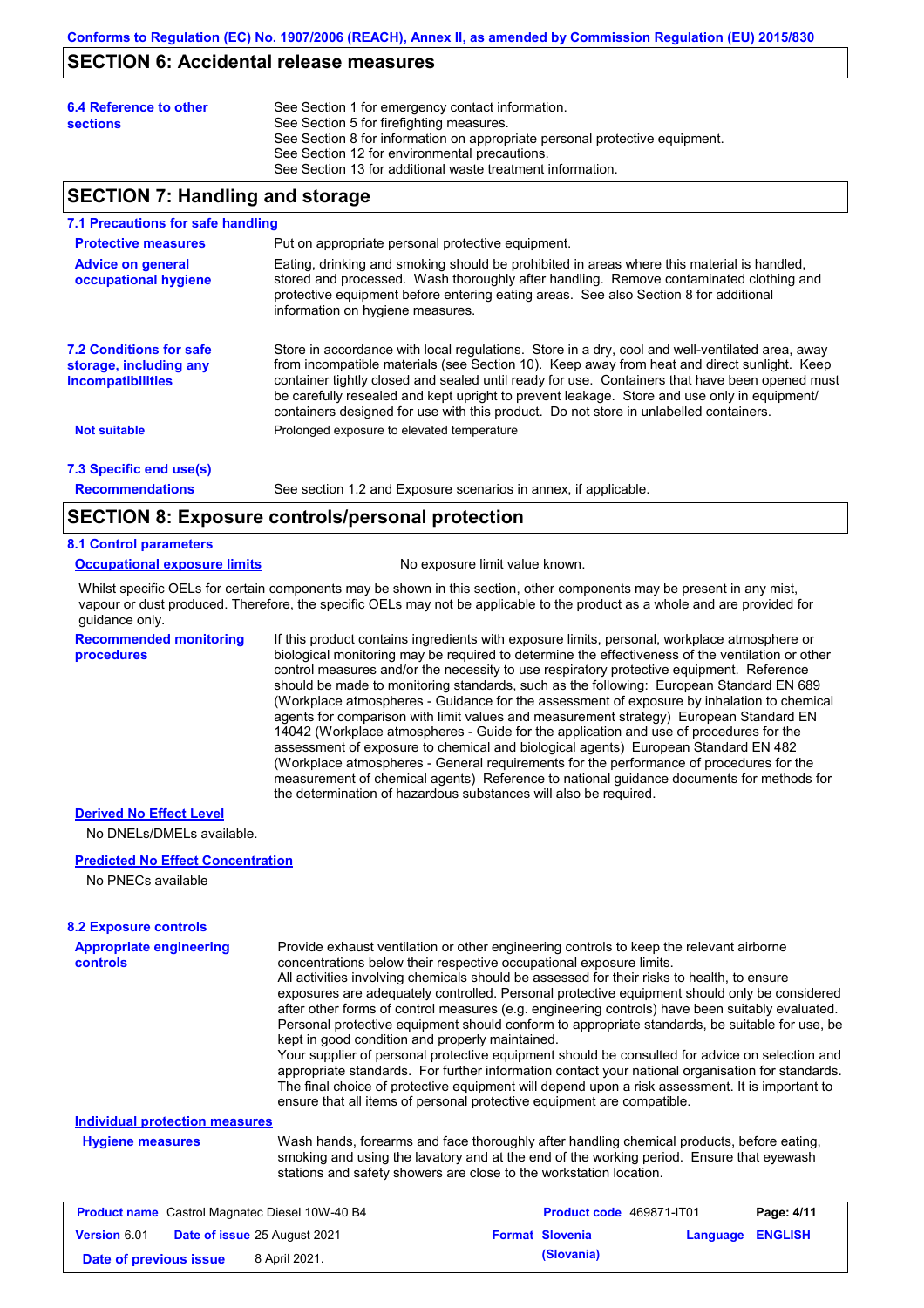# **SECTION 8: Exposure controls/personal protection**

| <b>Respiratory protection</b>                        | In case of insufficient ventilation, wear suitable respiratory equipment.<br>The correct choice of respiratory protection depends upon the chemicals being handled, the<br>conditions of work and use, and the condition of the respiratory equipment. Safety procedures<br>should be developed for each intended application. Respiratory protection equipment should<br>therefore be chosen in consultation with the supplier/manufacturer and with a full assessment<br>of the working conditions.                                                                                                                                             |
|------------------------------------------------------|---------------------------------------------------------------------------------------------------------------------------------------------------------------------------------------------------------------------------------------------------------------------------------------------------------------------------------------------------------------------------------------------------------------------------------------------------------------------------------------------------------------------------------------------------------------------------------------------------------------------------------------------------|
| <b>Eye/face protection</b><br><b>Skin protection</b> | Safety glasses with side shields.                                                                                                                                                                                                                                                                                                                                                                                                                                                                                                                                                                                                                 |
| <b>Hand protection</b>                               | <b>General Information:</b>                                                                                                                                                                                                                                                                                                                                                                                                                                                                                                                                                                                                                       |
|                                                      | Because specific work environments and material handling practices vary, safety procedures<br>should be developed for each intended application. The correct choice of protective gloves<br>depends upon the chemicals being handled, and the conditions of work and use. Most gloves<br>provide protection for only a limited time before they must be discarded and replaced (even the<br>best chemically resistant gloves will break down after repeated chemical exposures).                                                                                                                                                                  |
|                                                      | Gloves should be chosen in consultation with the supplier / manufacturer and taking account of<br>a full assessment of the working conditions.                                                                                                                                                                                                                                                                                                                                                                                                                                                                                                    |
|                                                      | Recommended: Nitrile gloves.<br><b>Breakthrough time:</b>                                                                                                                                                                                                                                                                                                                                                                                                                                                                                                                                                                                         |
|                                                      | Breakthrough time data are generated by glove manufacturers under laboratory test conditions<br>and represent how long a glove can be expected to provide effective permeation resistance. It<br>is important when following breakthrough time recommendations that actual workplace<br>conditions are taken into account. Always consult with your glove supplier for up-to-date<br>technical information on breakthrough times for the recommended glove type.<br>Our recommendations on the selection of gloves are as follows:                                                                                                                |
|                                                      | Continuous contact:                                                                                                                                                                                                                                                                                                                                                                                                                                                                                                                                                                                                                               |
|                                                      | Gloves with a minimum breakthrough time of 240 minutes, or >480 minutes if suitable gloves<br>can be obtained.<br>If suitable gloves are not available to offer that level of protection, gloves with shorter<br>breakthrough times may be acceptable as long as appropriate glove maintenance and<br>replacement regimes are determined and adhered to.                                                                                                                                                                                                                                                                                          |
|                                                      | Short-term / splash protection:                                                                                                                                                                                                                                                                                                                                                                                                                                                                                                                                                                                                                   |
|                                                      | Recommended breakthrough times as above.<br>It is recognised that for short-term, transient exposures, gloves with shorter breakthrough times<br>may commonly be used. Therefore, appropriate maintenance and replacement regimes must<br>be determined and rigorously followed.                                                                                                                                                                                                                                                                                                                                                                  |
|                                                      | <b>Glove Thickness:</b>                                                                                                                                                                                                                                                                                                                                                                                                                                                                                                                                                                                                                           |
|                                                      | For general applications, we recommend gloves with a thickness typically greater than 0.35 mm.                                                                                                                                                                                                                                                                                                                                                                                                                                                                                                                                                    |
|                                                      | It should be emphasised that glove thickness is not necessarily a good predictor of glove<br>resistance to a specific chemical, as the permeation efficiency of the glove will be dependent<br>on the exact composition of the glove material. Therefore, glove selection should also be based<br>on consideration of the task requirements and knowledge of breakthrough times.<br>Glove thickness may also vary depending on the glove manufacturer, the glove type and the<br>glove model. Therefore, the manufacturers' technical data should always be taken into account<br>to ensure selection of the most appropriate glove for the task. |
|                                                      | Note: Depending on the activity being conducted, gloves of varying thickness may be required<br>for specific tasks. For example:                                                                                                                                                                                                                                                                                                                                                                                                                                                                                                                  |
|                                                      | • Thinner gloves (down to 0.1 mm or less) may be required where a high degree of manual<br>dexterity is needed. However, these gloves are only likely to give short duration protection and<br>would normally be just for single use applications, then disposed of.                                                                                                                                                                                                                                                                                                                                                                              |
|                                                      |                                                                                                                                                                                                                                                                                                                                                                                                                                                                                                                                                                                                                                                   |

| <b>Product name</b> Castrol Magnatec Diesel 10W-40 B4      | Product code 469871-IT01 | Page: 5/11              |
|------------------------------------------------------------|--------------------------|-------------------------|
| <b>Date of issue 25 August 2021</b><br><b>Version 6.01</b> | <b>Format Slovenia</b>   | <b>Language ENGLISH</b> |
| 8 April 2021.<br>Date of previous issue                    | (Slovania)               |                         |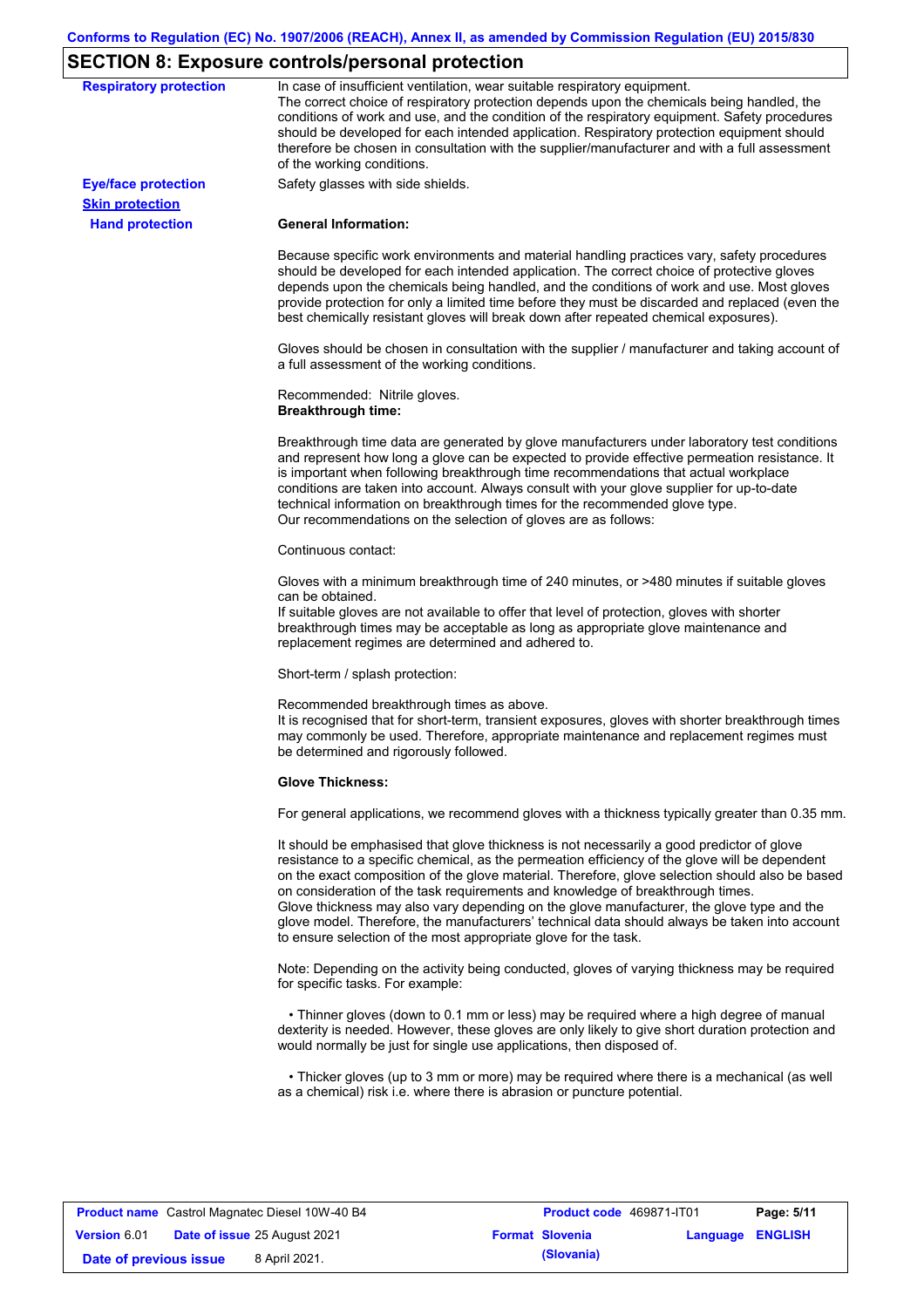# **SECTION 8: Exposure controls/personal protection**

| <b>Skin and body</b>                             | Use of protective clothing is good industrial practice.<br>Personal protective equipment for the body should be selected based on the task being<br>performed and the risks involved and should be approved by a specialist before handling this<br>product.<br>Cotton or polyester/cotton overalls will only provide protection against light superficial<br>contamination that will not soak through to the skin. Overalls should be laundered on a regular<br>basis. When the risk of skin exposure is high (e.g. when cleaning up spillages or if there is a<br>risk of splashing) then chemical resistant aprons and/or impervious chemical suits and boots<br>will be required. |
|--------------------------------------------------|---------------------------------------------------------------------------------------------------------------------------------------------------------------------------------------------------------------------------------------------------------------------------------------------------------------------------------------------------------------------------------------------------------------------------------------------------------------------------------------------------------------------------------------------------------------------------------------------------------------------------------------------------------------------------------------|
| <b>Refer to standards:</b>                       | Respiratory protection: EN 529<br>Gloves: EN 420, EN 374<br>Eye protection: EN 166<br>Filtering half-mask: EN 149<br>Filtering half-mask with valve: EN 405<br>Half-mask: EN 140 plus filter<br>Full-face mask: EN 136 plus filter<br>Particulate filters: EN 143<br>Gas/combined filters: EN 14387                                                                                                                                                                                                                                                                                                                                                                                   |
| <b>Environmental exposure</b><br><b>controls</b> | Emissions from ventilation or work process equipment should be checked to ensure they<br>comply with the requirements of environmental protection legislation. In some cases, fume<br>scrubbers, filters or engineering modifications to the process equipment will be necessary to<br>reduce emissions to acceptable levels.                                                                                                                                                                                                                                                                                                                                                         |

## **SECTION 9: Physical and chemical properties**

### **9.1 Information on basic physical and chemical properties**

| <b>Appearance</b>                                      |                                                                                                                                              |
|--------------------------------------------------------|----------------------------------------------------------------------------------------------------------------------------------------------|
| <b>Physical state</b>                                  | Liquid.                                                                                                                                      |
| <b>Colour</b>                                          | Amber.                                                                                                                                       |
| <b>Odour</b>                                           | Not available.                                                                                                                               |
| <b>Odour threshold</b>                                 | Not available.                                                                                                                               |
| рH                                                     | Not applicable.                                                                                                                              |
| <b>Melting point/freezing point</b>                    | Not available.                                                                                                                               |
| Initial boiling point and boiling<br>range             | Not available.                                                                                                                               |
| <b>Pour point</b>                                      | -42 $^{\circ}$ C                                                                                                                             |
| <b>Flash point</b>                                     | Closed cup: 202°C (395.6°F) [Pensky-Martens.]<br>Open cup: 226°C (438.8°F) [Cleveland.]                                                      |
| <b>Evaporation rate</b>                                | Not available.                                                                                                                               |
| <b>Flammability (solid, gas)</b>                       | Not available.                                                                                                                               |
| <b>Upper/lower flammability or</b><br>explosive limits | Not available.                                                                                                                               |
| <b>Vapour pressure</b>                                 | Not available.                                                                                                                               |
| <b>Vapour density</b>                                  | Not available.                                                                                                                               |
| <b>Relative density</b>                                | Not available.                                                                                                                               |
| <b>Density</b>                                         | <1000 kg/m <sup>3</sup> (<1 g/cm <sup>3</sup> ) at 20°C                                                                                      |
| <b>Solubility(ies)</b>                                 | insoluble in water.                                                                                                                          |
| <b>Partition coefficient: n-octanol/</b><br>water      | Not available.                                                                                                                               |
| <b>Auto-ignition temperature</b>                       | Not available.                                                                                                                               |
| <b>Decomposition temperature</b>                       | Not available.                                                                                                                               |
| <b>Viscosity</b>                                       | Kinematic: 101.1 mm <sup>2</sup> /s (101.1 cSt) at $40^{\circ}$ C<br>Kinematic: 13.8 to 16.2 mm <sup>2</sup> /s (13.8 to 16.2 cSt) at 100 °C |
| <b>Explosive properties</b>                            | Not available.                                                                                                                               |
| <b>Oxidising properties</b>                            | Not available.                                                                                                                               |

### **9.2 Other information**

No additional information.

| <b>Product name</b> Castrol Magnatec Diesel 10W-40 B4 |  |                                     | Product code 469871-IT01 |                        | Page: 6/11              |  |
|-------------------------------------------------------|--|-------------------------------------|--------------------------|------------------------|-------------------------|--|
| <b>Version 6.01</b>                                   |  | <b>Date of issue 25 August 2021</b> |                          | <b>Format Slovenia</b> | <b>Language ENGLISH</b> |  |
| Date of previous issue                                |  | 8 April 2021.                       |                          | (Slovania)             |                         |  |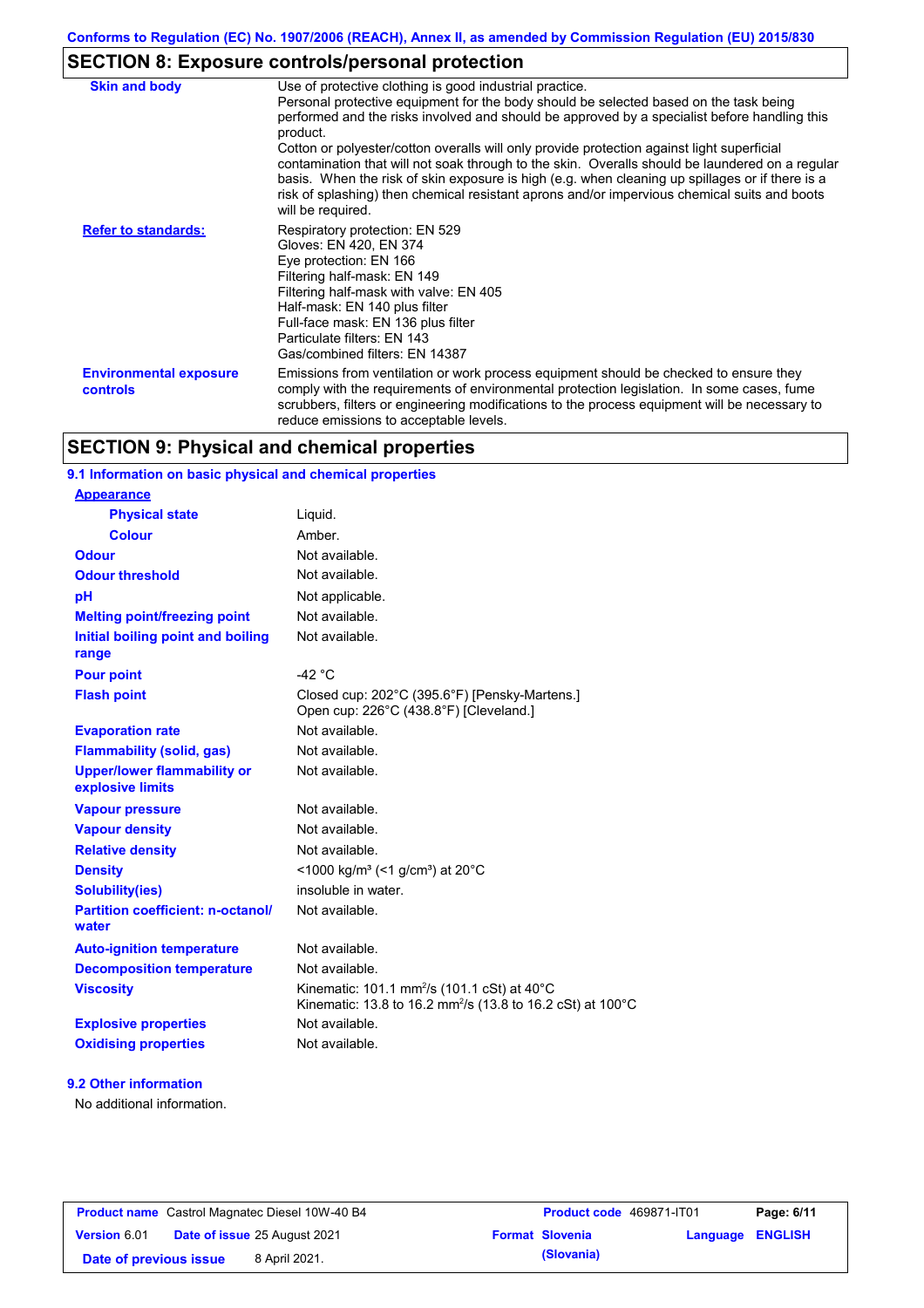| <b>SECTION 10: Stability and reactivity</b>       |                                                                                                                                                                         |  |  |  |
|---------------------------------------------------|-------------------------------------------------------------------------------------------------------------------------------------------------------------------------|--|--|--|
| <b>10.1 Reactivity</b>                            | No specific test data available for this product. Refer to Conditions to avoid and Incompatible<br>materials for additional information.                                |  |  |  |
| <b>10.2 Chemical stability</b>                    | The product is stable.                                                                                                                                                  |  |  |  |
| <b>10.3 Possibility of</b><br>hazardous reactions | Under normal conditions of storage and use, hazardous reactions will not occur.<br>Under normal conditions of storage and use, hazardous polymerisation will not occur. |  |  |  |
| <b>10.4 Conditions to avoid</b>                   | Avoid all possible sources of ignition (spark or flame).                                                                                                                |  |  |  |
| <b>10.5 Incompatible materials</b>                | Reactive or incompatible with the following materials: oxidising materials.                                                                                             |  |  |  |
| <b>10.6 Hazardous</b><br>decomposition products   | Under normal conditions of storage and use, hazardous decomposition products should not be<br>produced.                                                                 |  |  |  |

# **SECTION 11: Toxicological information**

| 11.1 Information on toxicological effects          |                                                                                                                                                                                                                                                                                                                                                                                                                 |
|----------------------------------------------------|-----------------------------------------------------------------------------------------------------------------------------------------------------------------------------------------------------------------------------------------------------------------------------------------------------------------------------------------------------------------------------------------------------------------|
| <b>Acute toxicity estimates</b>                    |                                                                                                                                                                                                                                                                                                                                                                                                                 |
| Not available.                                     |                                                                                                                                                                                                                                                                                                                                                                                                                 |
| <b>Information on likely</b><br>routes of exposure | Routes of entry anticipated: Dermal, Inhalation.                                                                                                                                                                                                                                                                                                                                                                |
| <b>Potential acute health effects</b>              |                                                                                                                                                                                                                                                                                                                                                                                                                 |
| <b>Inhalation</b>                                  | Exposure to decomposition products may cause a health hazard. Serious effects may be<br>delayed following exposure.                                                                                                                                                                                                                                                                                             |
| <b>Ingestion</b>                                   | No known significant effects or critical hazards.                                                                                                                                                                                                                                                                                                                                                               |
| <b>Skin contact</b>                                | Defatting to the skin. May cause skin dryness and irritation.                                                                                                                                                                                                                                                                                                                                                   |
| <b>Eye contact</b>                                 | Not classified as an eye irritant. Based on data available for this or related materials.                                                                                                                                                                                                                                                                                                                       |
|                                                    | Symptoms related to the physical, chemical and toxicological characteristics                                                                                                                                                                                                                                                                                                                                    |
| <b>Inhalation</b>                                  | No specific data.                                                                                                                                                                                                                                                                                                                                                                                               |
| <b>Ingestion</b>                                   | No specific data.                                                                                                                                                                                                                                                                                                                                                                                               |
| <b>Skin contact</b>                                | Adverse symptoms may include the following:<br>irritation<br>dryness<br>cracking                                                                                                                                                                                                                                                                                                                                |
| <b>Eye contact</b>                                 | No specific data.                                                                                                                                                                                                                                                                                                                                                                                               |
|                                                    | Delayed and immediate effects as well as chronic effects from short and long-term exposure                                                                                                                                                                                                                                                                                                                      |
| <b>Inhalation</b>                                  | Overexposure to the inhalation of airborne droplets or aerosols may cause irritation of the<br>respiratory tract.                                                                                                                                                                                                                                                                                               |
| <b>Ingestion</b>                                   | Ingestion of large quantities may cause nausea and diarrhoea.                                                                                                                                                                                                                                                                                                                                                   |
| <b>Skin contact</b>                                | Prolonged or repeated contact can defat the skin and lead to irritation and/or dermatitis.                                                                                                                                                                                                                                                                                                                      |
| <b>Eye contact</b>                                 | Potential risk of transient stinging or redness if accidental eye contact occurs.                                                                                                                                                                                                                                                                                                                               |
| <b>Potential chronic health effects</b>            |                                                                                                                                                                                                                                                                                                                                                                                                                 |
| <b>General</b>                                     | <b>USED ENGINE OILS</b><br>Combustion products resulting from the operation of internal combustion engines contaminate<br>engine oils during use. Used engine oil may contain hazardous components which have the<br>potential to cause skin cancer. Frequent or prolonged contact with all types and makes of used<br>engine oil must therefore be avoided and a high standard of personal hygiene maintained. |
| <b>Carcinogenicity</b>                             | No known significant effects or critical hazards.                                                                                                                                                                                                                                                                                                                                                               |
| <b>Mutagenicity</b>                                | No known significant effects or critical hazards.                                                                                                                                                                                                                                                                                                                                                               |
| <b>Developmental effects</b>                       | No known significant effects or critical hazards.                                                                                                                                                                                                                                                                                                                                                               |
| <b>Fertility effects</b>                           | No known significant effects or critical hazards.                                                                                                                                                                                                                                                                                                                                                               |

# **SECTION 12: Ecological information**

| <b>12.1 Toxicity</b>         |                                                                                                             |  |
|------------------------------|-------------------------------------------------------------------------------------------------------------|--|
| <b>Environmental hazards</b> | Not classified as dangerous                                                                                 |  |
|                              | Product not classified for environmental effects. Based on data available for this or related<br>materials. |  |

### **12.2 Persistence and degradability**

| <b>Product name</b> Castrol Magnatec Diesel 10W-40 B4 |  |                                     | <b>Product code</b> 469871-IT01 |                        | Page: 7/11              |  |
|-------------------------------------------------------|--|-------------------------------------|---------------------------------|------------------------|-------------------------|--|
| <b>Version 6.01</b>                                   |  | <b>Date of issue 25 August 2021</b> |                                 | <b>Format Slovenia</b> | <b>Language ENGLISH</b> |  |
| Date of previous issue                                |  | 8 April 2021.                       |                                 | (Slovania)             |                         |  |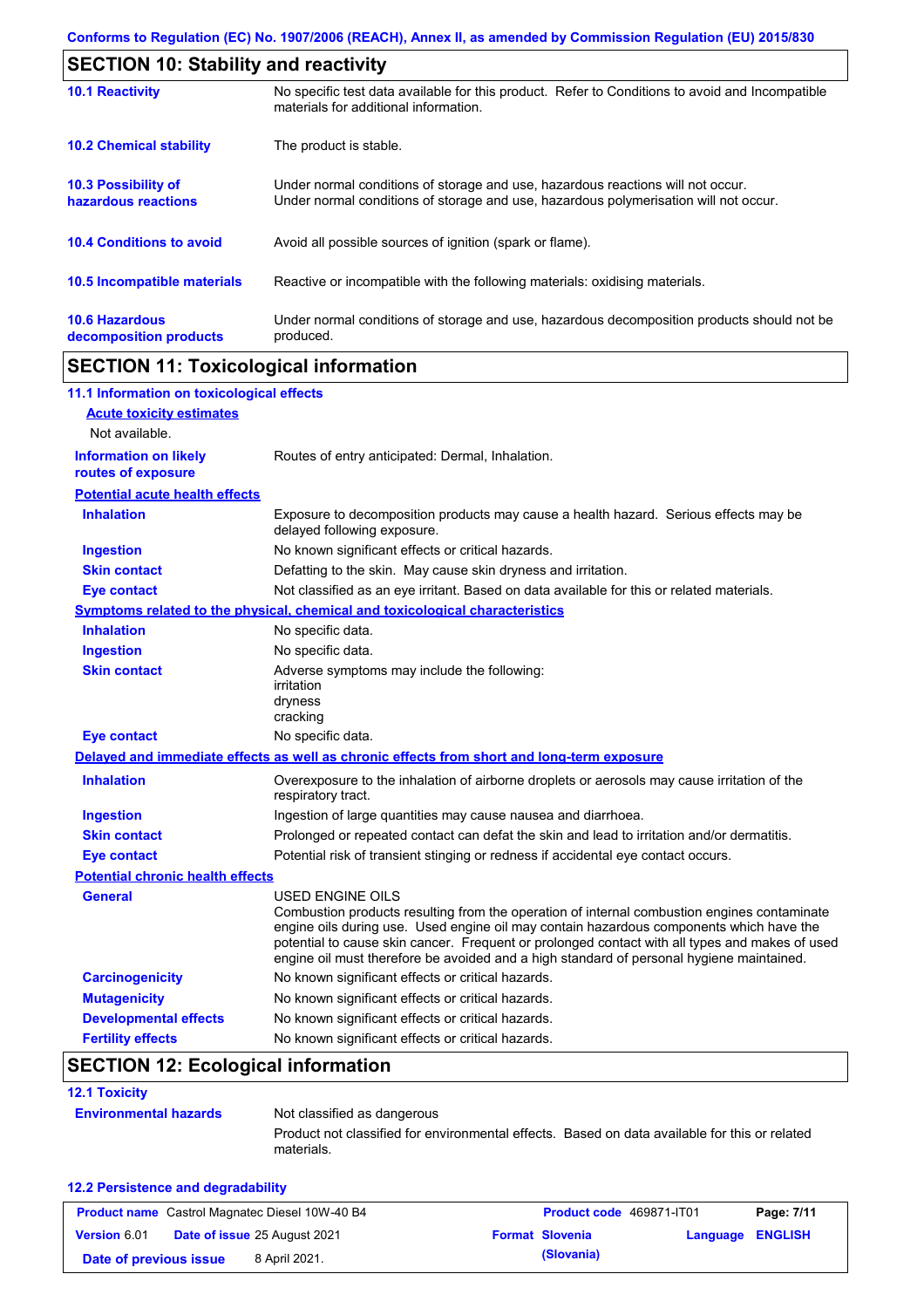## **SECTION 12: Ecological information**

Expected to be biodegradable.

### **12.3 Bioaccumulative potential**

This product is not expected to bioaccumulate through food chains in the environment.

| <b>12.4 Mobility in soil</b>                            |                                                                      |
|---------------------------------------------------------|----------------------------------------------------------------------|
| <b>Soil/water partition</b><br><b>coefficient (Koc)</b> | Not available.                                                       |
| <b>Mobility</b>                                         | Spillages may penetrate the soil causing ground water contamination. |

### **12.5 Results of PBT and vPvB assessment**

Product does not meet the criteria for PBT or vPvB according to Regulation (EC) No. 1907/2006, Annex XIII.

#### **12.6 Other adverse effects**

**Other ecological information**

Spills may form a film on water surfaces causing physical damage to organisms. Oxygen transfer could also be impaired.

### **SECTION 13: Disposal considerations**

| <b>13.1 Waste treatment methods</b> |                    |
|-------------------------------------|--------------------|
| <b>Product</b>                      |                    |
| <b>Methods of disposal</b>          | Where              |
|                                     | I <sub>nonon</sub> |

**Hazardous waste** Yes. possible, arrange for product to be recycled. Dispose of via an authorised person/ licensed waste disposal contractor in accordance with local regulations.

## **European waste catalogue (EWC)**

| <b>Waste code</b> | <b>Waste designation</b>                                        |
|-------------------|-----------------------------------------------------------------|
| l 13 02 05*       | mineral-based non-chlorinated engine, gear and lubricating oils |

However, deviation from the intended use and/or the presence of any potential contaminants may require an alternative waste disposal code to be assigned by the end user.

### **Packaging**

| <b>Methods of disposal</b> | Where possible, arrange for product to be recycled. Dispose of via an authorised person/<br>licensed waste disposal contractor in accordance with local regulations.                                                                                                                                                                                                                                                                                                                            |
|----------------------------|-------------------------------------------------------------------------------------------------------------------------------------------------------------------------------------------------------------------------------------------------------------------------------------------------------------------------------------------------------------------------------------------------------------------------------------------------------------------------------------------------|
| <b>Special precautions</b> | This material and its container must be disposed of in a safe way. Care should be taken when<br>handling emptied containers that have not been cleaned or rinsed out. Empty containers or<br>liners may retain some product residues. Empty containers represent a fire hazard as they may<br>contain flammable product residues and vapour. Never weld, solder or braze empty containers.<br>Avoid dispersal of spilt material and runoff and contact with soil, waterways, drains and sewers. |
| Slovenia - Hazardous waste | This product is classified as dangerous according to Slovenian waste treatment rules [Ur.l. RS.<br>No. 45/2000 as amended and adapted.                                                                                                                                                                                                                                                                                                                                                          |
| <b>References</b>          | Commission 2014/955/EU<br>Directive 2008/98/EC                                                                                                                                                                                                                                                                                                                                                                                                                                                  |

### **SECTION 14: Transport information**

|                                           | <b>ADR/RID</b>                                 | <b>ADN</b>     | <b>IMDG</b>                          | <b>IATA</b>                       |  |
|-------------------------------------------|------------------------------------------------|----------------|--------------------------------------|-----------------------------------|--|
| 14.1 UN number                            | Not regulated.                                 | Not regulated. | Not regulated.                       | Not regulated.                    |  |
| 14.2 UN proper<br>shipping name           |                                                |                |                                      |                                   |  |
| <b>14.3 Transport</b><br>hazard class(es) |                                                |                |                                      |                                   |  |
| <b>14.4 Packing</b><br>group              |                                                |                |                                      |                                   |  |
| 14.5<br><b>Environmental</b><br>hazards   | lNo.                                           | No.            | No.                                  | No.                               |  |
| <b>Additional</b><br><b>information</b>   |                                                |                |                                      |                                   |  |
|                                           | Product name Castrol Magnatec Diesel 10W-40 B4 |                | Product code 469871-IT01             | Page: 8/11                        |  |
| Version 6.01<br>Date of previous issue    | Date of issue 25 August 2021<br>8 April 2021.  |                | <b>Format Slovenia</b><br>(Slovania) | <b>ENGLISH</b><br><b>Language</b> |  |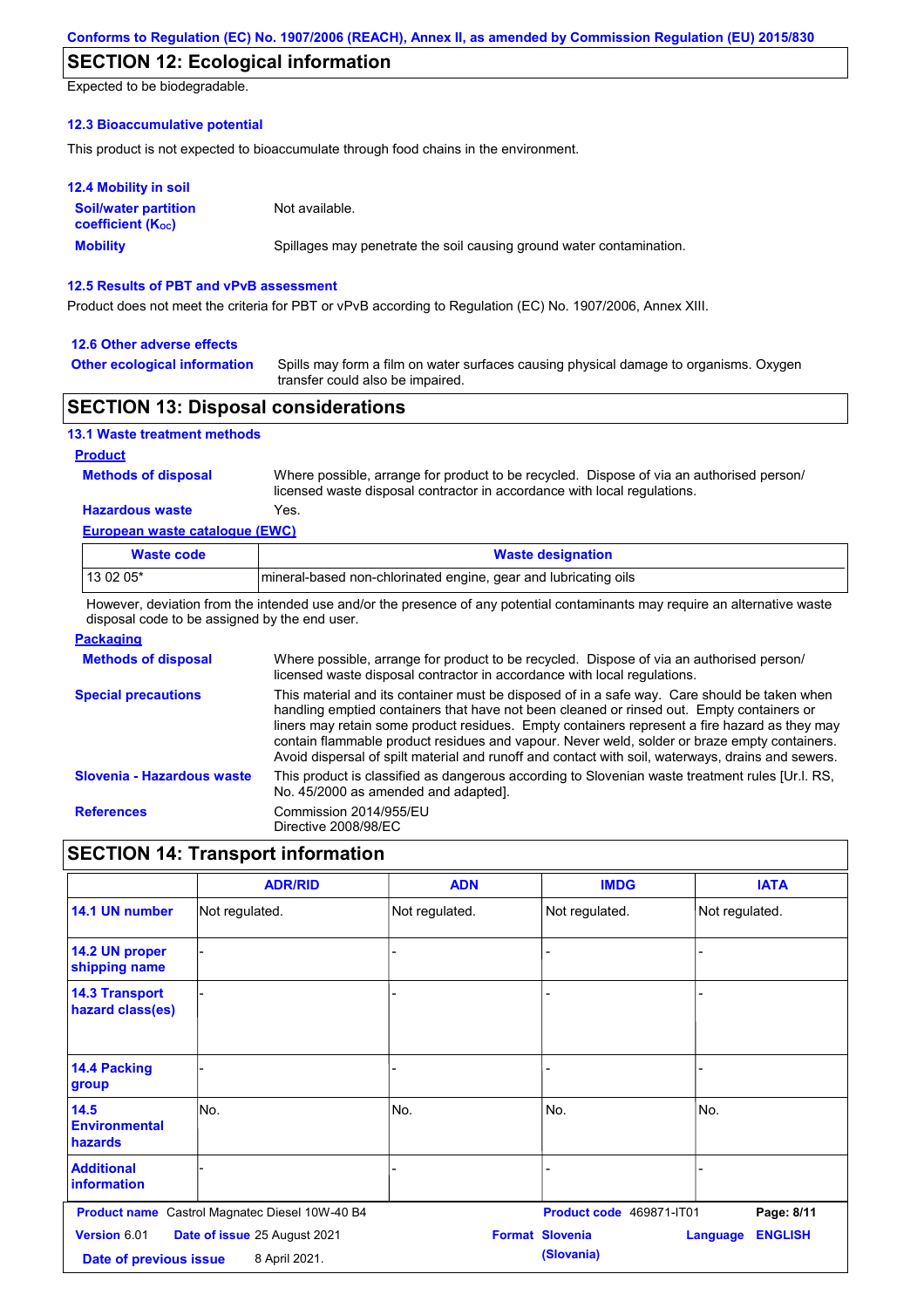## **SECTION 14: Transport information**

**14.6 Special precautions for user** Not available.

| <b>14.7 Transport in bulk</b> | Not available. |
|-------------------------------|----------------|
| according to IMO              |                |
| instruments                   |                |

### **SECTION 15: Regulatory information**

**Other regulations REACH Status** The company, as identified in Section 1, sells this product in the EU in compliance with the current requirements of REACH. **15.1 Safety, health and environmental regulations/legislation specific for the substance or mixture EU Regulation (EC) No. 1907/2006 (REACH) Annex XIV - List of substances subject to authorisation Substances of very high concern** None of the components are listed. At least one component is not listed. At least one component is not listed. At least one component is not listed. At least one component is not listed. At least one component is not listed. All components are listed or exempted. At least one component is not listed. **United States inventory (TSCA 8b) Australia inventory (AICS) Canada inventory China inventory (IECSC) Japan inventory (ENCS) Korea inventory (KECI) Philippines inventory (PICCS) Taiwan Chemical Substances Inventory (TCSI)** At least one component is not listed. **Ozone depleting substances (1005/2009/EU)** Not listed. **Prior Informed Consent (PIC) (649/2012/EU)** Not listed. None of the components are listed. **Annex XIV EU - Water framework directive - Priority substances** None of the components are listed. **EU Regulation (EC) No. 1907/2006 (REACH) Annex XVII - Restrictions on the manufacture, placing on the market and use of certain dangerous substances, mixtures and articles** Not applicable.

### **Seveso Directive**

This product is not controlled under the Seveso Directive.

#### **15.2 Chemical safety assessment**

A Chemical Safety Assessment has been carried out for one or more of the substances within this mixture. A Chemical Safety Assessment has not been carried out for the mixture itself.

|                        | <b>Product name</b> Castrol Magnatec Diesel 10W-40 B4 | <b>Product code</b>    |
|------------------------|-------------------------------------------------------|------------------------|
| <b>Version 6.01</b>    | <b>Date of issue 25 August 2021</b>                   | <b>Format Slovenia</b> |
| Date of previous issue | 8 April 2021.                                         | (Slovania)             |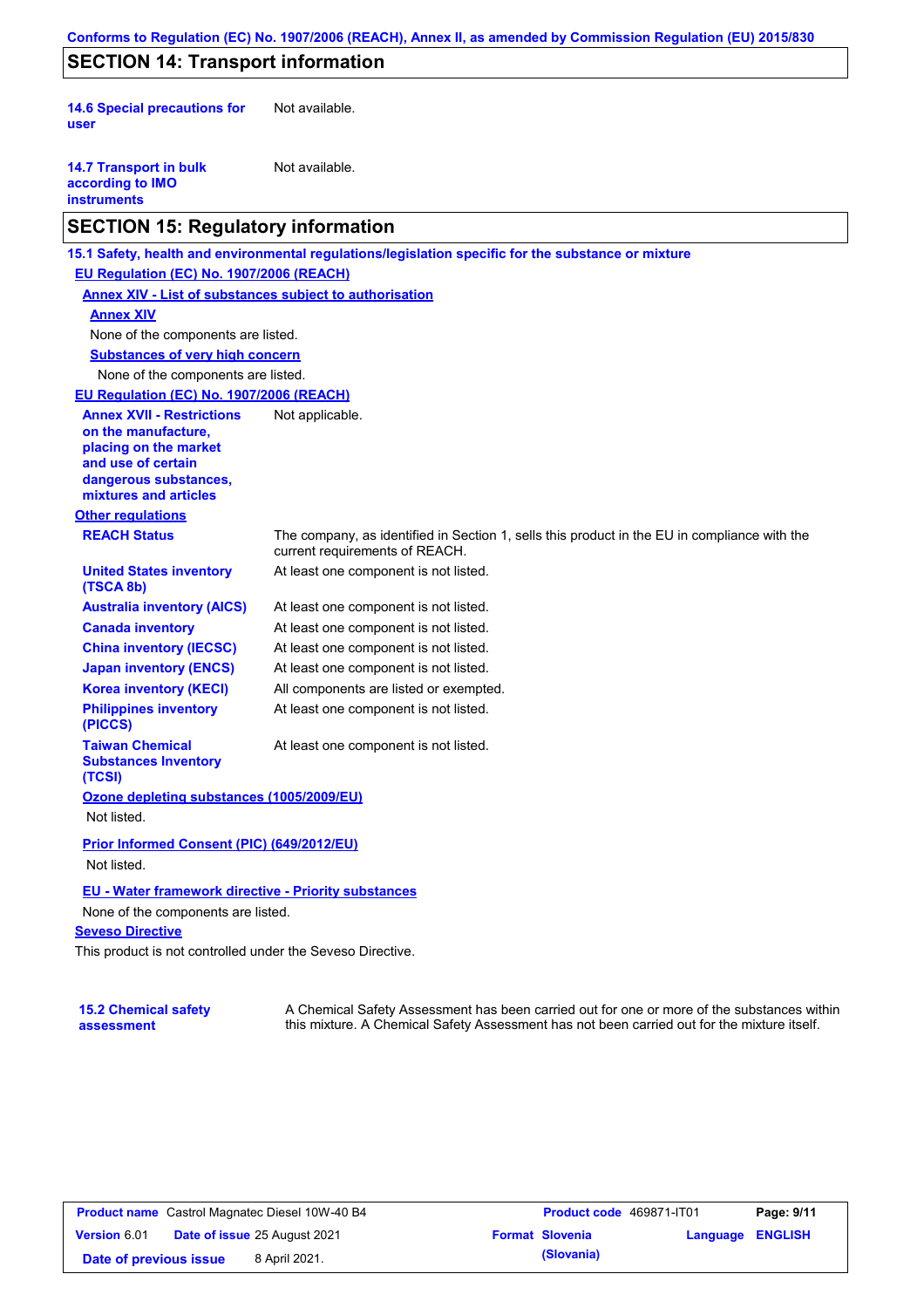## **SECTION 16: Other information**

| <b>Abbreviations and acronyms</b> | ADN = European Provisions concerning the International Carriage of Dangerous Goods by<br>Inland Waterway       |
|-----------------------------------|----------------------------------------------------------------------------------------------------------------|
|                                   | ADR = The European Agreement concerning the International Carriage of Dangerous Goods by                       |
|                                   | Road                                                                                                           |
|                                   | ATE = Acute Toxicity Estimate                                                                                  |
|                                   | BCF = Bioconcentration Factor                                                                                  |
|                                   | CAS = Chemical Abstracts Service                                                                               |
|                                   | CLP = Classification, Labelling and Packaging Regulation [Regulation (EC) No. 1272/2008]                       |
|                                   | CSA = Chemical Safety Assessment                                                                               |
|                                   | CSR = Chemical Safety Report                                                                                   |
|                                   | DMEL = Derived Minimal Effect Level                                                                            |
|                                   | DNEL = Derived No Effect Level                                                                                 |
|                                   | EINECS = European Inventory of Existing Commercial chemical Substances                                         |
|                                   | ES = Exposure Scenario                                                                                         |
|                                   | EUH statement = CLP-specific Hazard statement                                                                  |
|                                   | EWC = European Waste Catalogue                                                                                 |
|                                   | GHS = Globally Harmonized System of Classification and Labelling of Chemicals                                  |
|                                   | IATA = International Air Transport Association                                                                 |
|                                   | IBC = Intermediate Bulk Container                                                                              |
|                                   | IMDG = International Maritime Dangerous Goods<br>LogPow = logarithm of the octanol/water partition coefficient |
|                                   | MARPOL = International Convention for the Prevention of Pollution From Ships, 1973 as                          |
|                                   | modified by the Protocol of 1978. ("Marpol" = marine pollution)                                                |
|                                   | OECD = Organisation for Economic Co-operation and Development                                                  |
|                                   | PBT = Persistent, Bioaccumulative and Toxic                                                                    |
|                                   | <b>PNEC = Predicted No Effect Concentration</b>                                                                |
|                                   | REACH = Registration, Evaluation, Authorisation and Restriction of Chemicals Regulation                        |
|                                   | [Regulation (EC) No. 1907/2006]                                                                                |
|                                   | RID = The Regulations concerning the International Carriage of Dangerous Goods by Rail                         |
|                                   | RRN = REACH Registration Number                                                                                |
|                                   | SADT = Self-Accelerating Decomposition Temperature                                                             |
|                                   | SVHC = Substances of Very High Concern                                                                         |
|                                   | STOT-RE = Specific Target Organ Toxicity - Repeated Exposure                                                   |
|                                   | STOT-SE = Specific Target Organ Toxicity - Single Exposure                                                     |
|                                   | TWA = Time weighted average                                                                                    |
|                                   | $UN = United Nations$                                                                                          |
|                                   | UVCB = Complex hydrocarbon substance                                                                           |
|                                   | VOC = Volatile Organic Compound                                                                                |
|                                   | vPvB = Very Persistent and Very Bioaccumulative                                                                |
|                                   | Varies = may contain one or more of the following 64741-88-4 / RRN 01-2119488706-23,                           |
|                                   | 64741-89-5 / RRN 01-2119487067-30, 64741-95-3 / RRN 01-2119487081-40, 64741-96-4/ RRN                          |
|                                   | 01-2119483621-38, 64742-01-4 / RRN 01-2119488707-21, 64742-44-5 / RRN                                          |
|                                   | 01-2119985177-24, 64742-45-6, 64742-52-5 / RRN 01-2119467170-45, 64742-53-6 / RRN                              |
|                                   | 01-2119480375-34, 64742-54-7 / RRN 01-2119484627-25, 64742-55-8 / RRN                                          |
|                                   | 01-2119487077-29, 64742-56-9 / RRN 01-2119480132-48, 64742-57-0 / RRN                                          |
|                                   | .01-2119489287-22, 64742-58-1, 64742-62-7 / RRN 01-2119480472-38, 64742-63-8                                   |
|                                   | 64742-65-0 / RRN 01-2119471299-27, 64742-70-7 / RRN 01-2119487080-42, 72623-85-9 /                             |
|                                   | RRN 01-2119555262-43, 72623-86-0 / RRN 01-2119474878-16, 72623-87-1 / RRN                                      |
|                                   | 01-2119474889-13                                                                                               |

## **Procedure used to derive the classification according to Regulation (EC) No. 1272/2008 [CLP/GHS]**

| <b>Classification</b>                                                                  |                                                                        | <b>Justification</b>                                                                                                                                                                 |
|----------------------------------------------------------------------------------------|------------------------------------------------------------------------|--------------------------------------------------------------------------------------------------------------------------------------------------------------------------------------|
| Not classified.                                                                        |                                                                        |                                                                                                                                                                                      |
| <b>Full text of abbreviated H</b><br><b>statements</b>                                 | $\cancel{11}304$<br>H315<br>H318<br>H411                               | May be fatal if swallowed and enters airways.<br>Causes skin irritation.<br>Causes serious eye damage.<br>Toxic to aguatic life with long lasting effects.                           |
| <b>Full text of classifications</b><br><b>[CLP/GHS]</b>                                | <b>Aquatic Chronic 2</b><br>Asp. Tox. 1<br>Eve Dam. 1<br>Skin Irrit, 2 | LONG-TERM (CHRONIC) AQUATIC HAZARD - Category 2<br><b>ASPIRATION HAZARD - Category 1</b><br>SERIOUS EYE DAMAGE/EYE IRRITATION - Category 1<br>SKIN CORROSION/IRRITATION - Category 2 |
| <b>History</b>                                                                         |                                                                        |                                                                                                                                                                                      |
| Date of issue/Date of<br>revision                                                      | 25/08/2021.                                                            |                                                                                                                                                                                      |
| Date of previous issue                                                                 | 08/04/2021.                                                            |                                                                                                                                                                                      |
| <b>Prepared by</b>                                                                     | <b>Product Stewardship</b>                                             |                                                                                                                                                                                      |
| $\triangledown$ Indicates information that has changed from previously issued version. |                                                                        |                                                                                                                                                                                      |
| <b>Notice to reader</b>                                                                |                                                                        |                                                                                                                                                                                      |

| <b>Product name</b> Castrol Magnatec Diesel 10W-40 B4 |  | <b>Product code</b> 469871-IT01     |  | Page: 10/11            |                         |  |
|-------------------------------------------------------|--|-------------------------------------|--|------------------------|-------------------------|--|
| Version 6.01                                          |  | <b>Date of issue 25 August 2021</b> |  | <b>Format Slovenia</b> | <b>Language ENGLISH</b> |  |
| Date of previous issue                                |  | 8 April 2021.                       |  | (Slovania)             |                         |  |